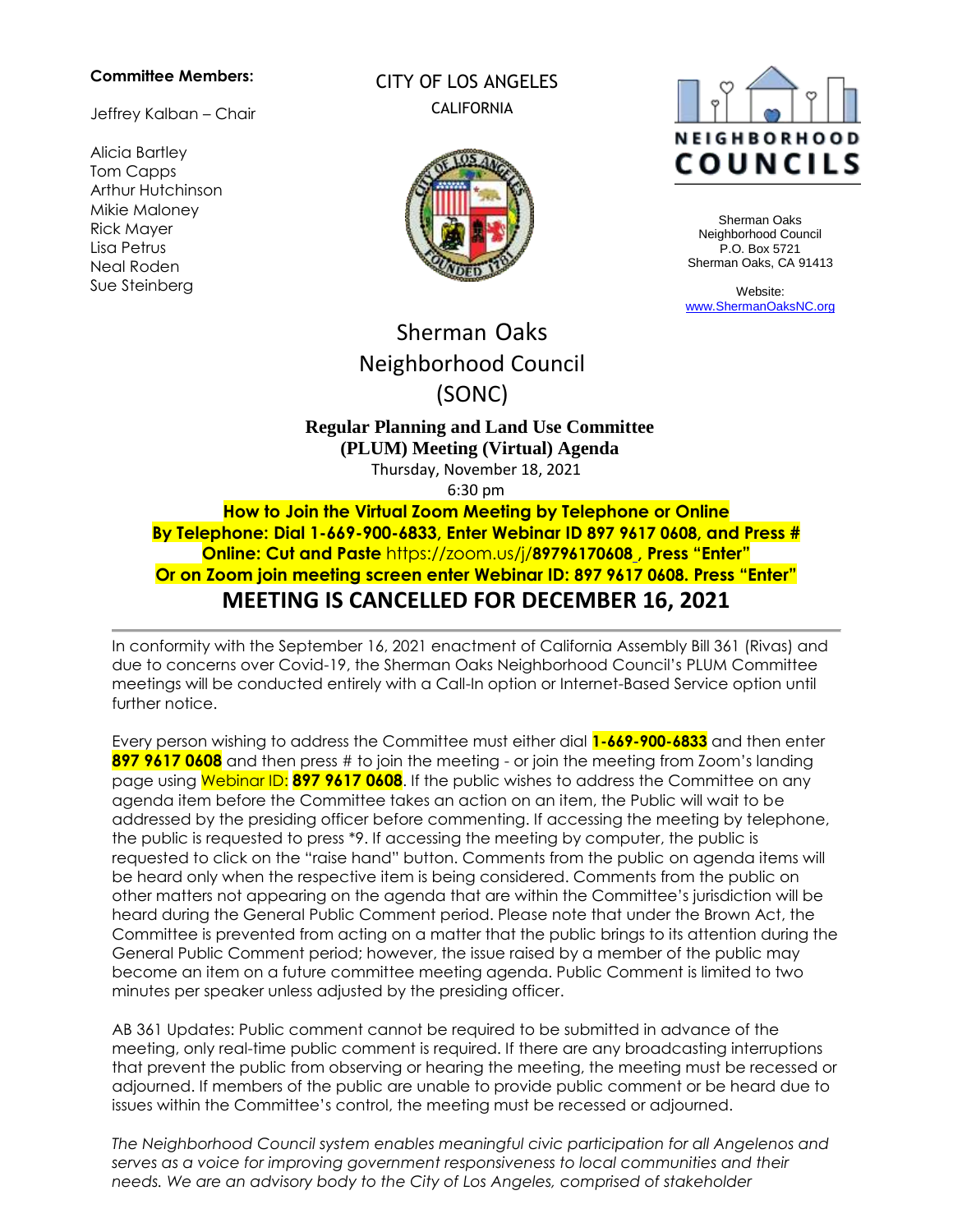Sherman Oaks Neighborhood Council Regular Planning and Land Use Committee Agenda Page 2

*volunteers who are devoted to the mission of improving our communities.*

## AGENDA

- **1.** Call to Order by Jeff Kalban, Chair
- **2.** Roll Call
- **3.** Review and approval of minutes
- **4.** Introduction of elected officials and staff - Questions and answers.
- **5)** Chair's Report
- **6)** Plan Review Board Report

Supporting Documents, pictures, and drawings for the items listed below that are received by the committee are posted on our website with the agenda as they become available. Returning items are posted with a previous agenda. Agenda items may be heard out of the listed order.

**7a)** Old Business-

- i) Presentation by
- ii) Public comment and discussion
- iii) Committee discussion and possible motion and vote

## **7b)** New Business-

- i) Presentation by Leslie Elkan
- ii) Public comment and discussion
- iii) Committee discussion and possible motion and vote

**8)** Public forum: comments by the public on non-agenda items within the Committee's jurisdiction

**9)** Committee Business

**10)** Adjourn

### **THE AMERICAN WITH DISABILITIES ACT**

As a covered entity under Title II of the Americans with Disabilities Act, the City of Los Angeles does not discriminate on the basis of disability and upon request will provide reasonable accommodation to ensure equal access to its programs, services, and activities. Sign language interpreters, assisted listening devices, or other auxiliary aids and/or services may be provided upon request. To ensure availability of services, please make your request at least 3 business days (72 hours) prior to the meeting by contacting the Department of Neighborhood Empowerment by calling (213) 978-1551 or email: